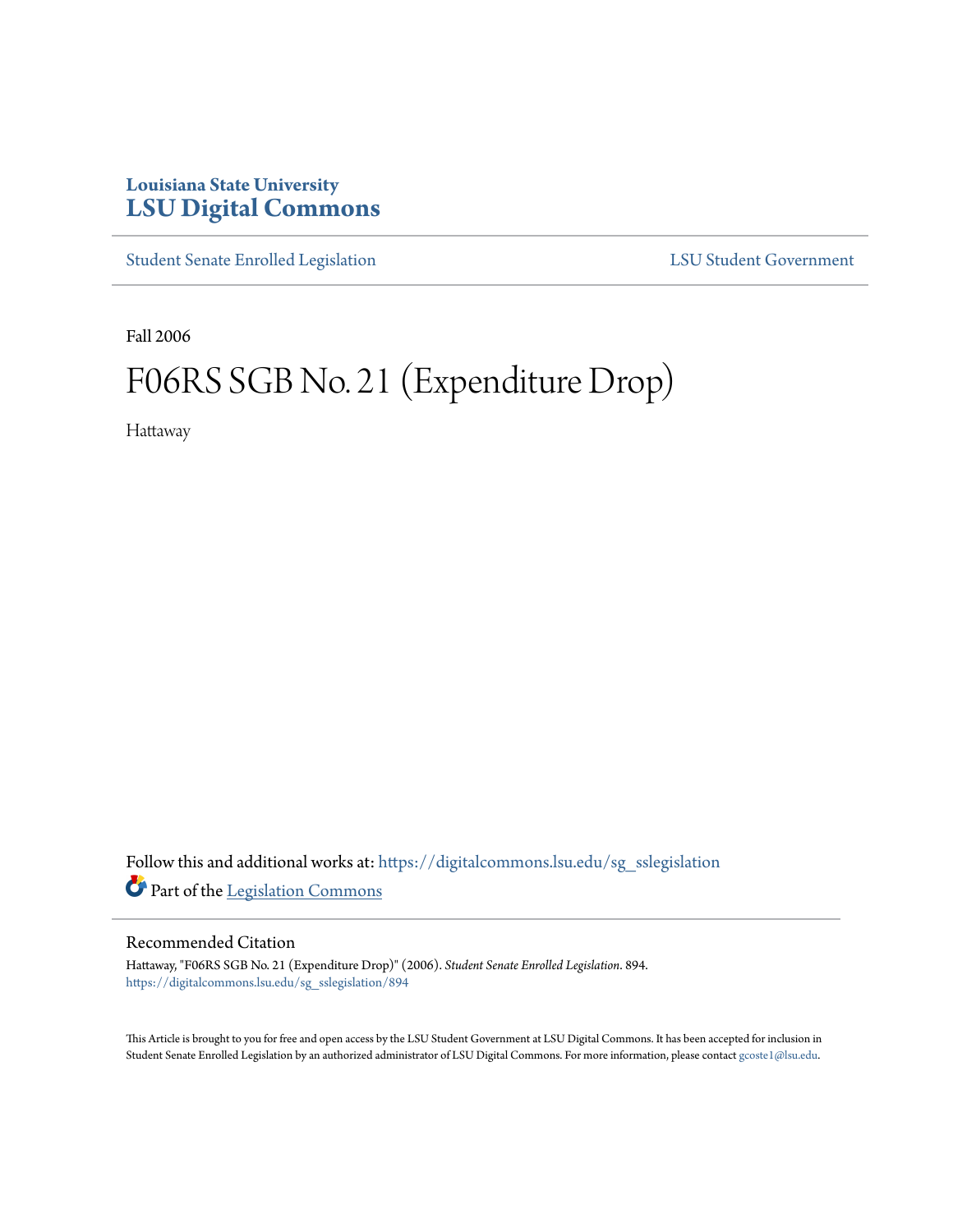|                           |  | STUDENT GOVERNMENT                                                                                                                                                                                                                                                                                                                                           |                                                                                                                                                                                                                         | <b>ENROLLED</b> |  |
|---------------------------|--|--------------------------------------------------------------------------------------------------------------------------------------------------------------------------------------------------------------------------------------------------------------------------------------------------------------------------------------------------------------|-------------------------------------------------------------------------------------------------------------------------------------------------------------------------------------------------------------------------|-----------------|--|
|                           |  |                                                                                                                                                                                                                                                                                                                                                              | LOUISIANA STATE UNIVERSITY                                                                                                                                                                                              |                 |  |
|                           |  | <b>STUDENT SENATE</b>                                                                                                                                                                                                                                                                                                                                        |                                                                                                                                                                                                                         |                 |  |
| <b>FO6RS</b>              |  |                                                                                                                                                                                                                                                                                                                                                              |                                                                                                                                                                                                                         |                 |  |
| <b>SGB No. 21</b>         |  |                                                                                                                                                                                                                                                                                                                                                              |                                                                                                                                                                                                                         |                 |  |
| $\mathbf{B} \mathbf{Y}$ : |  |                                                                                                                                                                                                                                                                                                                                                              | <b>SENATOR HATTAWAY</b>                                                                                                                                                                                                 |                 |  |
|                           |  |                                                                                                                                                                                                                                                                                                                                                              | <b>A BILL</b>                                                                                                                                                                                                           |                 |  |
|                           |  |                                                                                                                                                                                                                                                                                                                                                              | TO AMEND THE STUDENT GOVERNMENT ELECTION CODE AND PROVIDE FOR                                                                                                                                                           |                 |  |
|                           |  |                                                                                                                                                                                                                                                                                                                                                              | SPENDING LIMITS ON CANDIDATES AND RELATED MATTERS.                                                                                                                                                                      |                 |  |
| <b>PARAGRAPH 1:</b>       |  |                                                                                                                                                                                                                                                                                                                                                              | THEREFORE, BE IT ENACTED BY THE STUDENT                                                                                                                                                                                 |                 |  |
|                           |  |                                                                                                                                                                                                                                                                                                                                                              | GOVERNMENT OF LOUISIANA STATE UNIVERSITY<br>AND AGRICULTURAL AND MECHANICAL COLLEGE                                                                                                                                     |                 |  |
|                           |  |                                                                                                                                                                                                                                                                                                                                                              |                                                                                                                                                                                                                         |                 |  |
|                           |  |                                                                                                                                                                                                                                                                                                                                                              |                                                                                                                                                                                                                         |                 |  |
|                           |  |                                                                                                                                                                                                                                                                                                                                                              | Article V: Campaign Spending Limits                                                                                                                                                                                     |                 |  |
| Section 1.                |  |                                                                                                                                                                                                                                                                                                                                                              | Spending limits; General election                                                                                                                                                                                       |                 |  |
| A.                        |  | Four thousand dollars (\$4,000) Two thousand five hundred dollars (\$2,500) shall be the<br>combined expenditure limit of any President/Vice-President team-up.                                                                                                                                                                                              |                                                                                                                                                                                                                         |                 |  |
| <b>B.</b>                 |  | <b>Three hundred dollars (\$300) Two hundred dollars (\$200)</b> shall be the expenditure limit of any<br>candidate running for an At-Large position.                                                                                                                                                                                                        |                                                                                                                                                                                                                         |                 |  |
| $\mathbf{C}$ .            |  | One hundred dollars (\$100) shall be the expenditure limit for any candidate running for a non-At-<br>Large position.                                                                                                                                                                                                                                        |                                                                                                                                                                                                                         |                 |  |
| D.                        |  | Expenditure limits for tickets shall be based on the total expenditures of individuals involved with<br>a particular ticket or \$13,500 \$8,500, whichever amount is lower.<br>Contributions by cross-listed candidates to the tickets with which they are affiliated may<br>not exceed expenditure cap set for the individual office that they are seeking. |                                                                                                                                                                                                                         |                 |  |
| <b>Section 2.</b>         |  |                                                                                                                                                                                                                                                                                                                                                              | <b>Spending limits; Independent candidates</b>                                                                                                                                                                          |                 |  |
| A.                        |  | Four thousand dollars (\$4,000) shall be the combined expenditure limit of any President/Vice-<br>President team-up.                                                                                                                                                                                                                                         |                                                                                                                                                                                                                         |                 |  |
| <b>B.</b>                 |  | One thousand dollars (\$1,000) shall be the expenditure limit of any candidate running for an At-<br>Large position.                                                                                                                                                                                                                                         |                                                                                                                                                                                                                         |                 |  |
| C.                        |  | Three hundred dollars (\$300) shall be the expenditure limit for any candidate running for a non-<br>At-Large position.                                                                                                                                                                                                                                      |                                                                                                                                                                                                                         |                 |  |
| Section 3.                |  |                                                                                                                                                                                                                                                                                                                                                              | <b>Spending limits; Run-off Election</b>                                                                                                                                                                                |                 |  |
|                           |  |                                                                                                                                                                                                                                                                                                                                                              | The expenditure limit for the Run-off Election of any candidate or ticket shall be one-half of the<br>limits stated for the General Election.                                                                           |                 |  |
| <b>PARAGRAPH 2:</b>       |  |                                                                                                                                                                                                                                                                                                                                                              | THIS BILL SHALL TAKE EFFECT UPON PASSAGE BY A TWO-THIRDS                                                                                                                                                                |                 |  |
|                           |  |                                                                                                                                                                                                                                                                                                                                                              | VOTE OF THE LSU STUDENT SENATE AND SIGNATURE BY THE<br>PRESIDENT, UPON LAPSE OF TIME FOR PRESIDENTIAL ACTION, OR<br>IF VETOED BY THE PRESIDENT AND SUBSEQUENTLY APPROVED BY<br>THE SENATE, ON THE DATE OF SUCH APPROVAL |                 |  |